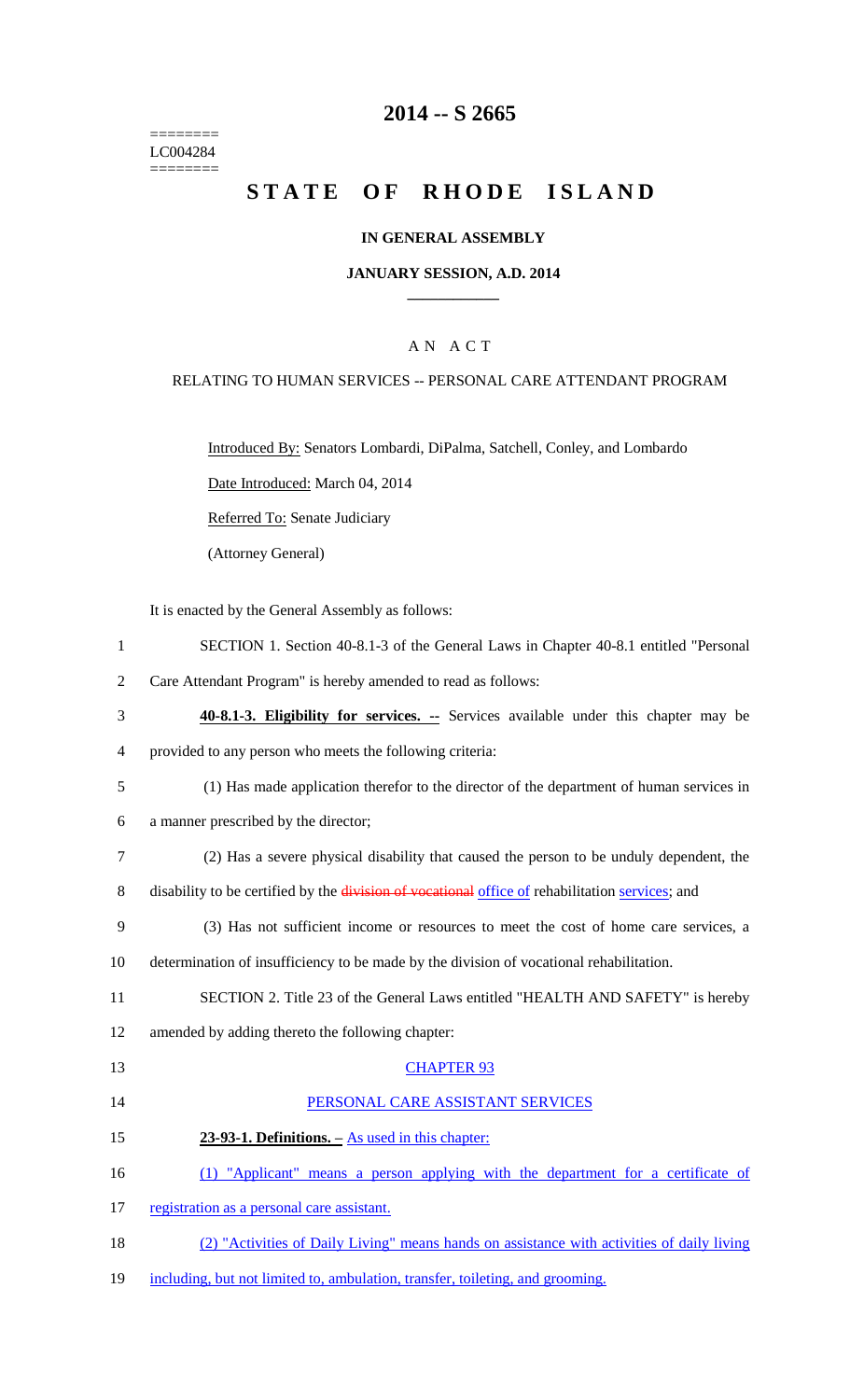(3) "Bureau of Criminal Identification" means the bureau of criminal identification of the department of attorney general. (4) "Companionship" means and includes, but is not limited to, spending time with or caring for a consumer, accompanying a consumer on trips and outings, and providing necessary 5 transportation to a consumer. (5) "Consumer" means an individual who receives self-directed personal assistant care services, including, a participant in personal care assistant services provided pursuant to § 40-8.1- 2 or a person who receives personal care assistant services through Medicaid, a third-party payor, or paid for by the individual and/or his/her family. Consumer shall not include an individual who receives services similar to personal care assistant services for no compensation. 11 (6) "Department" means the department of health. (7) "Employer" means the consumer unless the personal care assistant is employed by a 13 third party, in such cases the third party is the employer. (8) "Homemaking" means performing household chores that includes, but is not limited to, housekeeping, meal planning and preparation, shopping assistance, and routine household 16 activities for a consumer. (9) "Participant" means an individual approved by the department to receive self-directed 18 personal care assistant services. (10) "Personal care assistant" means an individual with appropriate training who provides personal care assistant services to a consumer. (11) "Personal care assistant services" means assistance with activities of daily living, homemaking, and companionship provided to a consumer that are intended to enable the consumer to remain safely and comfortably in their residence. Personal care assistant services 24 does not include services provided by entities required to be licensed under the general laws including, but not limited to: education facilities, title 16; health care facilities, chapter 23-17; assisted living residences, chapter 23-17.4; nursing service agencies, chapter 23-17.7.1; and/or behavioral healthcare, developmental disabilities and hospitals facilities, chapter 40.1-25.1. 28 (12) "Personal representative" means a person who, under applicable state law, has the authority to act on behalf of the consumer with regard to an action to be taken. (13) "Registrant" means the lawful holder of a certificate of registration as a personal care assistant with the department. (14) "Service plan" means a written list of the types and schedule of personal care assistant services prepared by the personal care assistant, or his or her designee, updated to reflect 34 changes in needs or services as appropriate, but at least annually, that states the services to be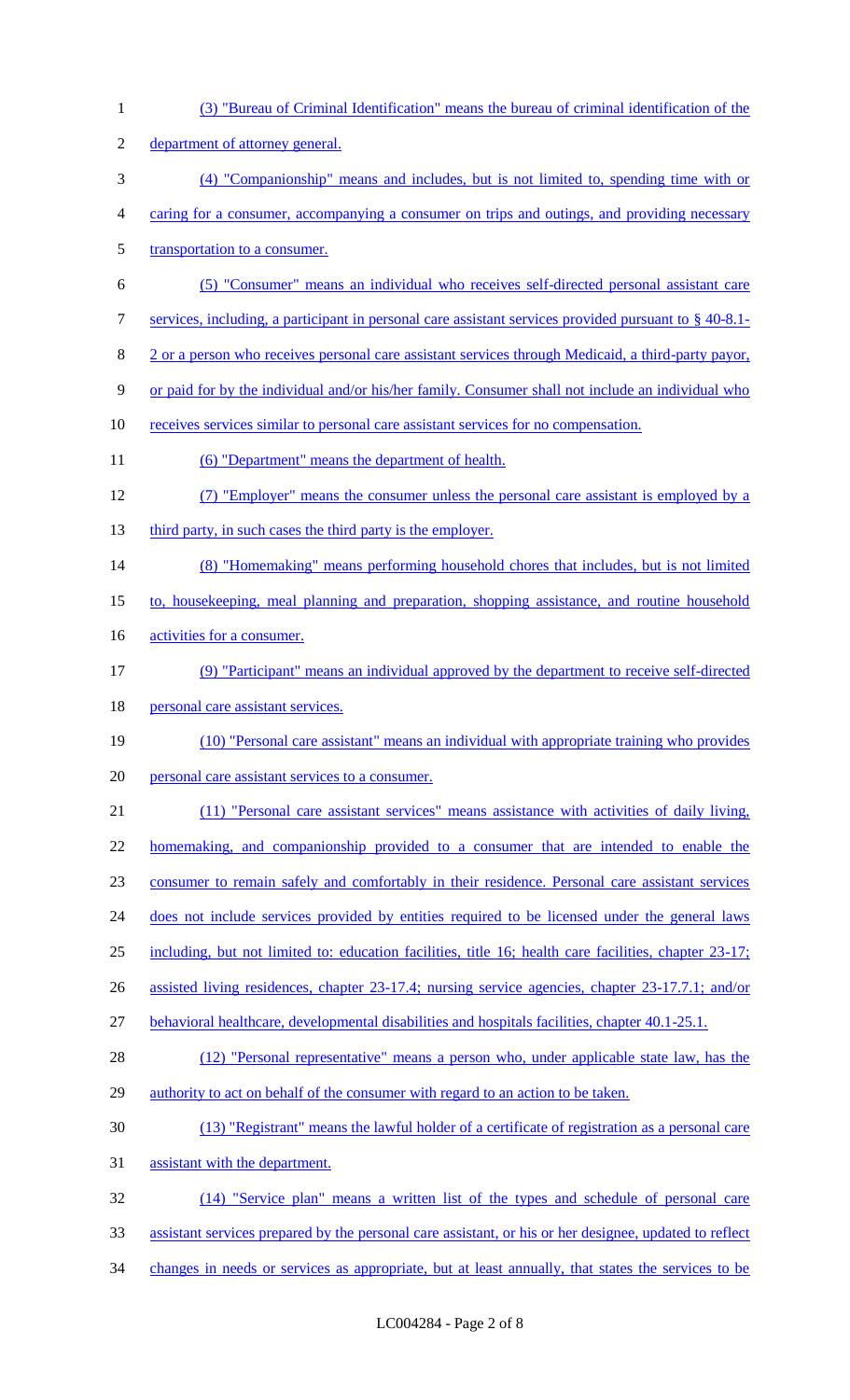- 1 provided to the consumer subject to the consumer's right to temporarily suspend, permanently
- terminate, temporarily add, or permanently add the provision of any such service.
- **23-93-2. Rights of consumers. --** The department shall develop a document of rights to
- be distributed to the consumer within five (5) calendar days of the initiation of services to the
- consumer and thereafter, on an annual basis. These rights include:
- (1) The consumer's right to be free from verbal, physical and psychological abuse and to 7 be treated with dignity;
- (2) The consumer's right to temporarily or permanently suspend, terminate, or add the
- provision of any services stated in the service plan;
- (3) The consumer's right to have property treated with respect;
- (4) The consumer's right to voice grievances regarding services furnished or regarding
- 12 the lack of respect for property by anyone who is furnishing services and that the consumer must
- 13 not be subject to discrimination or reprisal for doing so;
- 14 (5) A statement that it is not within the scope of the services to manage the medical and
- 15 health conditions of the consumers;
- (6) The charges for services provided by the personal care assistant; and
- (7) The procedure and contact information to file a complaint with the department.
- **23-93-3. Complaint process.** -- The department shall investigate complaints made by a
- consumer, the consumer's family, or the personal representative regarding services that are or
- 20 have failed to be furnished or lack of respect for the consumer's property by the personal care
- assistant. The department shall document the existence of the complaint and the resolution of the
- 22 complaint in accordance with the department's rules and regulations.
- **23-93-4. Registration.** -- (a) Every person being employed as a personal care assistant or
- 24 offering services as a personal care assistant must obtain a certificate of registration issued by the
- department within their initial thirty (30) days of employment or of offering services.
- (b) The department shall verify, prior to issuing a certificate of registration, that the
- applicant underwent a national criminal records check in accordance with § 23-93-8 and
- 28 successfully completed the training program in accordance with § 23-93-7.
- (c) The department shall register all those individuals issued a certificate of registration
- and the register shall be open to public inspection.
- (d) The department may charge a fee for registration or renewal of the certificate that
- shall be established by rules and regulations promulgated pursuant to § 23-93-15.
- **23-93-5. Renewal of certificate of registration. --** Every registrant shall renew their
- 34 certificate of registration biennially by making application to the department. Such forms shall be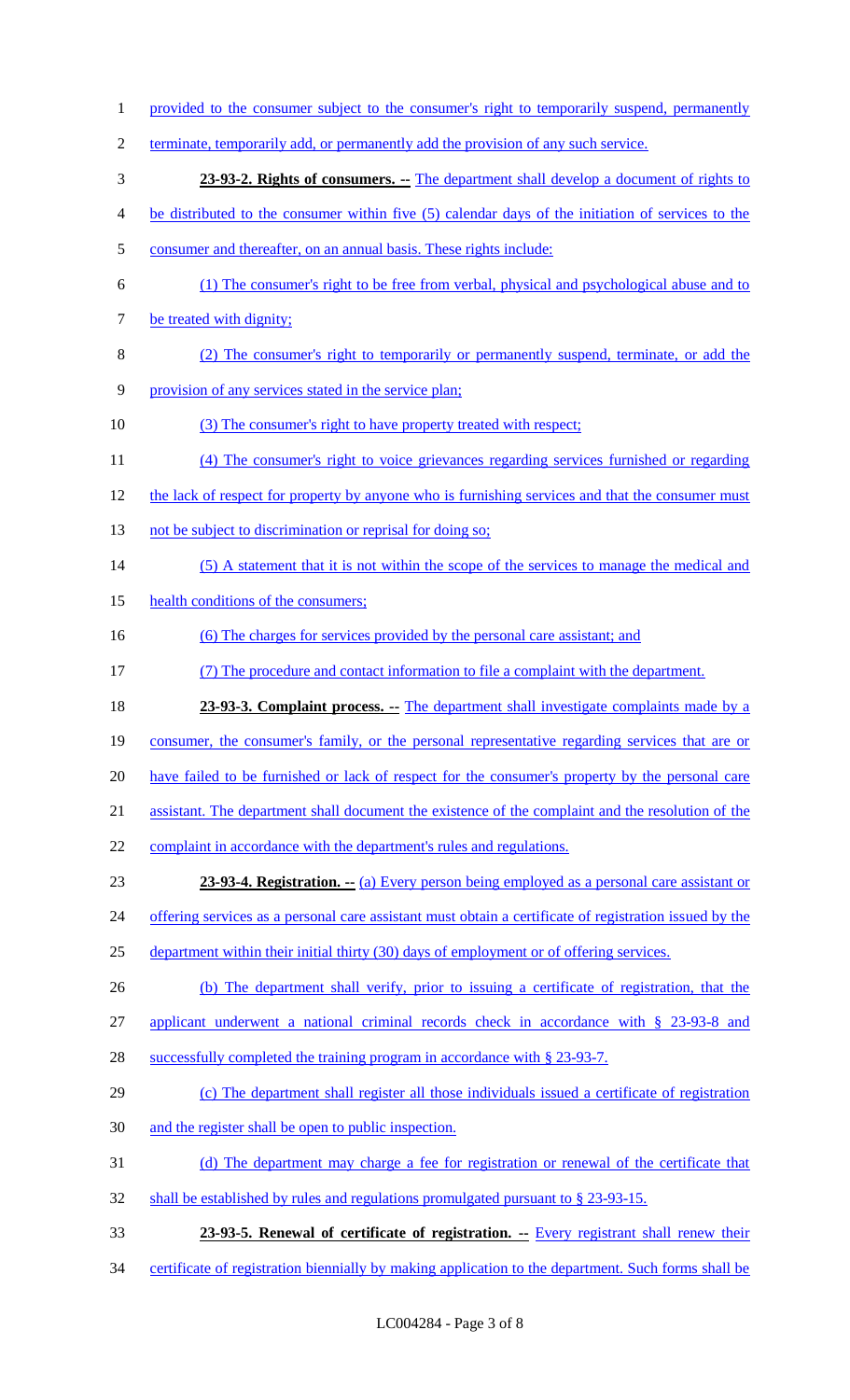1 provided by the department. The renewals shall be granted as a matter of course provided that the registrant has proof of successful completion of the continuing education requirements as required by § 23-93-7. The department shall not automatically renew the certificate of registration if the department finds that the registrant has acted or failed to act in a manner under the circumstances that would constitute grounds for suspension or revocation of a certificate of registration. **23-93-6. Grandfather clause. --** After January 1, 2015 and at any time prior to March 31, 2015, the department shall issue a certificate of registration to any applicant who shall present satisfactory evidence that he or she has been employed as a personal care assistant in Rhode Island for a period of at least three hundred (300) hours and has undergone a national criminal 11 records check in accordance with § 23-93-8. **23-93-7. Personal care assistant training. --** (a) The department shall be responsible for ensuring that all registrants have completed four (4) hours of initial training on personal care 14 assistant responsibilities and practices and two (2) hours of continuing education biennially thereafter, as prescribed by the department. In addition to the four (4) hours of initial training, 16 each registrant shall receive individualized training on how to assist their consumer's needs. (b) All applicants not otherwise exempted, under § 23-93-6, are required to complete the 18 process of training within thirty (30) days from the date of initiation of training. If the applicant fails to successfully complete the training within ninety (90) days, they must successfully repeat 20 the training program. **23-93-8. National criminal records check.** -- (a) Any person applying for a certificate of registration as a personal care assistant shall undergo a national criminal records check to be initiated prior to applying for a certificate of registration. (b) The applicant shall apply to the bureau of criminal identification for a national 25 criminal records check that shall be supported by fingerprints submitted to the Federal Bureau of Investigation ("FBI"). Upon the discovery of any disqualifying information as defined in § 23-93- 10, the bureau of criminal identification shall inform the applicant, in writing, of the nature of the disqualifying information; and, without disclosing the nature of the disqualifying information, 29 will notify the department, in writing, that disqualifying information has been discovered. (c) In those situations in which no disqualifying information has been found, the bureau of criminal identification shall inform the applicant and the department, in writing. (d) It shall be the responsibility of the applicant to pay for the national criminal records check. **23-93-9. Prior criminal records checks. –** If an applicant has undergone a national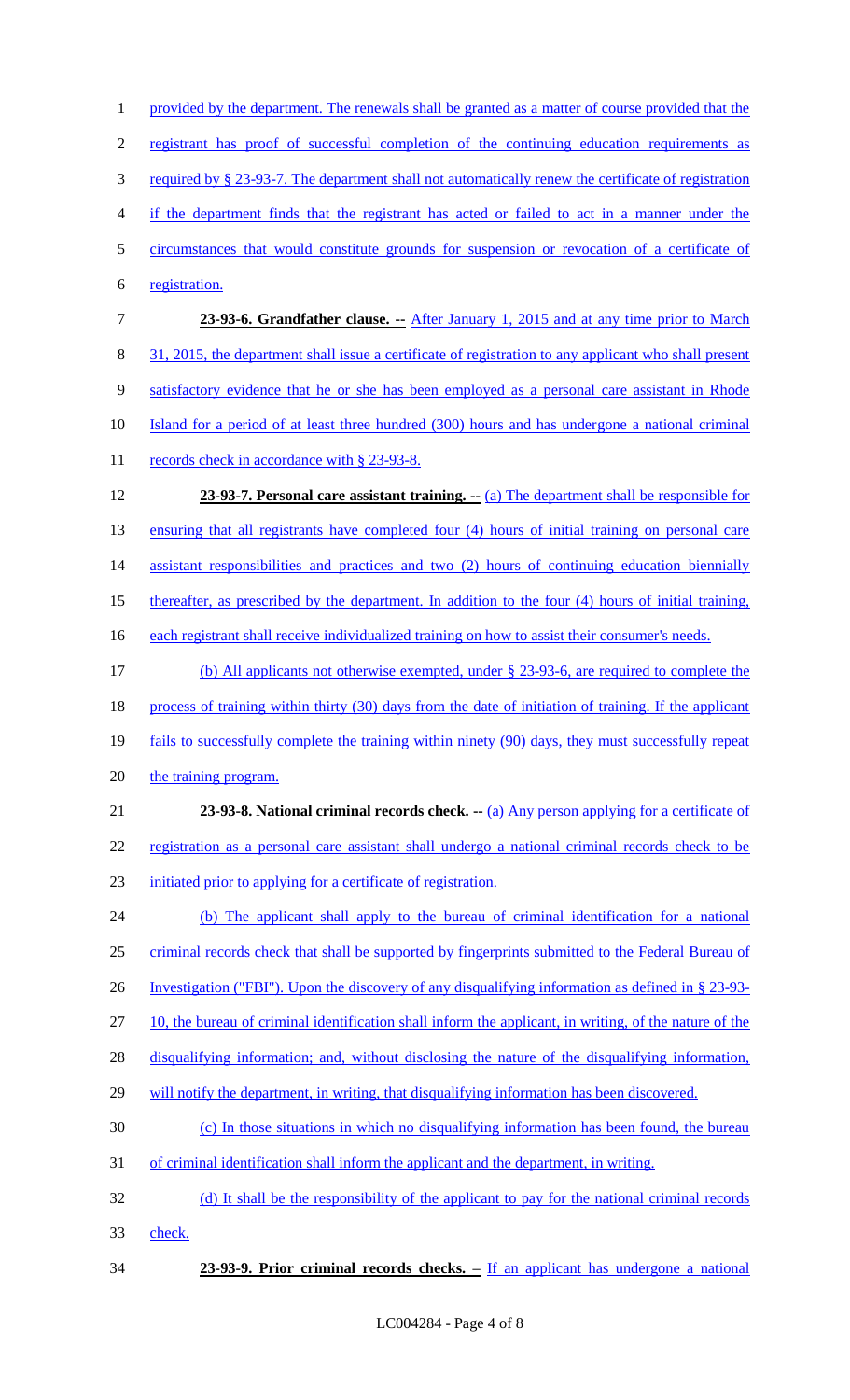criminal records check within eighteen (18) months of an application for a certificate of registration, then an applicant may request from the bureau of criminal identification a letter indicating if any disqualifying information was discovered. The bureau of criminal identification shall respond without disclosing the nature of the disqualifying information. The letter may be maintained on file to satisfy the requirements of this chapter.

 **23-93-10. Disqualifying information. –** (a) Information produced by a national criminal records check pertaining to a conviction, for the following crimes, shall result in a letter to the applicant and the department disqualifying the applicant from a certificate of registration: murder, manslaughter, first degree sexual assault, second degree sexual assault, third degree sexual assault, assault on persons sixty (60) years of age or older, assault with intent to commit specified 11 felonies (murder, robbery, rape, burglary, or the abominable and detestable crime against nature), 12 felony assault, patient abuse, neglect or mistreatment of patients, first degree arson, robbery, felony drug offenses, larceny, abuse, neglect and/or exploitation of adults with severe 14 impairments, fraud and false dealing, theft, embezzlement, false pretenses, misappropriation, impersonation and identity fraud, exploitation of elders, or felony banking law violations.

 (b) For purposes of this section "conviction" means, in addition to judgments of conviction entered by a court subsequent to a finding of guilty or a plea of guilty, those instances 18 where the defendant has entered a plea of nolo contendere and has received a sentence of 19 probation and those instances where a defendant has entered into a deferred sentence agreement 20 with the attorney general.

# **23-93-11. Denial, suspension, or revocation of a certificate of registration. –** The 22 department, after notice and opportunity for a hearing to the applicant or registrant, is authorized to deny, suspend, or revoke a certificate of registration in any case in which it finds that there has 24 been failure to comply with the requirements under this chapter and the rules and regulations promulgated thereto or the registrant has been convicted of a disqualifying offense provided in § 23-93-10. The notice shall be effected by registered or certified mail or by personal service, setting forth the particular reasons for the proposed action and fixing a date not less than thirty 28 (30) days from the date of the mailing or service, at which time the applicant or registrant shall be given an opportunity for a prompt and fair hearing, On the basis of the hearing, or upon the failure of the applicant or registrant to appear, the department shall make a determination 31 specifying its findings of fact and conclusions of law. A copy of the determination shall be sent 32 by registered or certified mail or served personally upon the applicant or registrant. The decision denying, suspending, or revoking the certificate of registration shall become final thirty (30) days 34 after it is so mailed or served, unless the applicant or registrant, within the thirty (30) day period,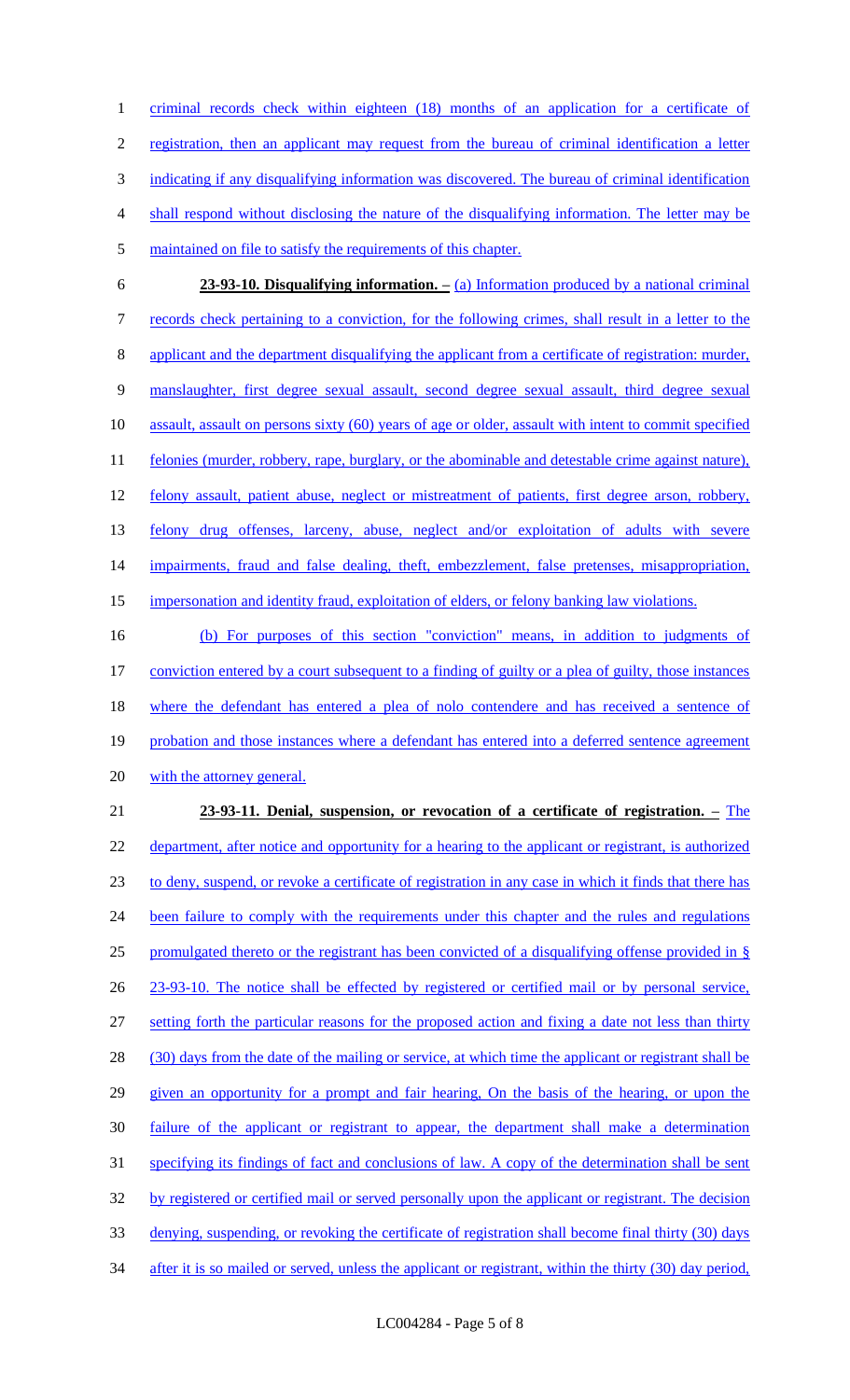1 appeals the decision pursuant to § 42-35-15. The procedure governing hearings authorized by this section shall be in accordance with §§ 42-35-9 and 42-35-13 as stipulated in § 42-35-14. A full 3 and complete record shall be kept of all proceedings, and all testimony shall be reported but need not be transcribed unless the decision is appealed pursuant to § 42-35-15. A copy or copies of the 5 transcript may be obtained by an interested party on payment of the cost of preparing the copy or copies. Witnesses may be subpoenaed by either party. **23-93-12. Judicial review of certificate of registration action. –** Any person who has exhausted all administrative remedies available to him or her within the department, and who is 9 aggrieved by a final decision of the department, is entitled to judicial review in accordance with the provisions of §§ 42-35-15 and 42-35-16. **23-93-13. Immunity from liability .** – No person who disqualifies an individual from employment or continued employment within thirty (30) days of receipt of a letter containing 13 disqualifying information as defined in § 23-93-10 or of a national criminal records check relating 14 to that information shall be liable for civil damages or subject to any claim, cause of action, or proceeding of any nature as a result of the disqualification. **23-93-14. Inspection and investigations. –** The department may conduct any such investigation or inspection as it deems necessary to assess compliance with this chapter and the 18 rules and regulations promulgated thereto. Wherever possible and practical, on-site reviews shall be scheduled, in an effort so as to reduce the number of visits and the disruption to the personal care assistant services. Investigations and inspections may occur when the consumer gives consent including the direct observation of the provision of personal care assistant services. 22 Registrants shall make available to the department all books, records, policies and procedures, or any other materials requested during the course of an investigation or inspection. Refusal to make 24 such materials available to the department shall be grounds for certificate of registration revocation, or the imposition of any other penalty provided in the chapter. **23-93-15. Rules and regulations. –** The department shall promulgate rules and regulations to carry out the intent of this chapter. **23-93-16. Penalties of violations. –** It shall be a misdemeanor punishable by a fine of not 29 more than one thousand dollars (\$1,000), by imprisonment for not more than one year, or both, 30 for any person to: (1) Be employed as a personal care assistant or offer services as a personal care assistant 32 without a certificate of registration as required by this chapter; (2) Practice as a personal care assistant during the time his or her certification of 34 registration issued under the provisions of this chapter is suspended or revoked; or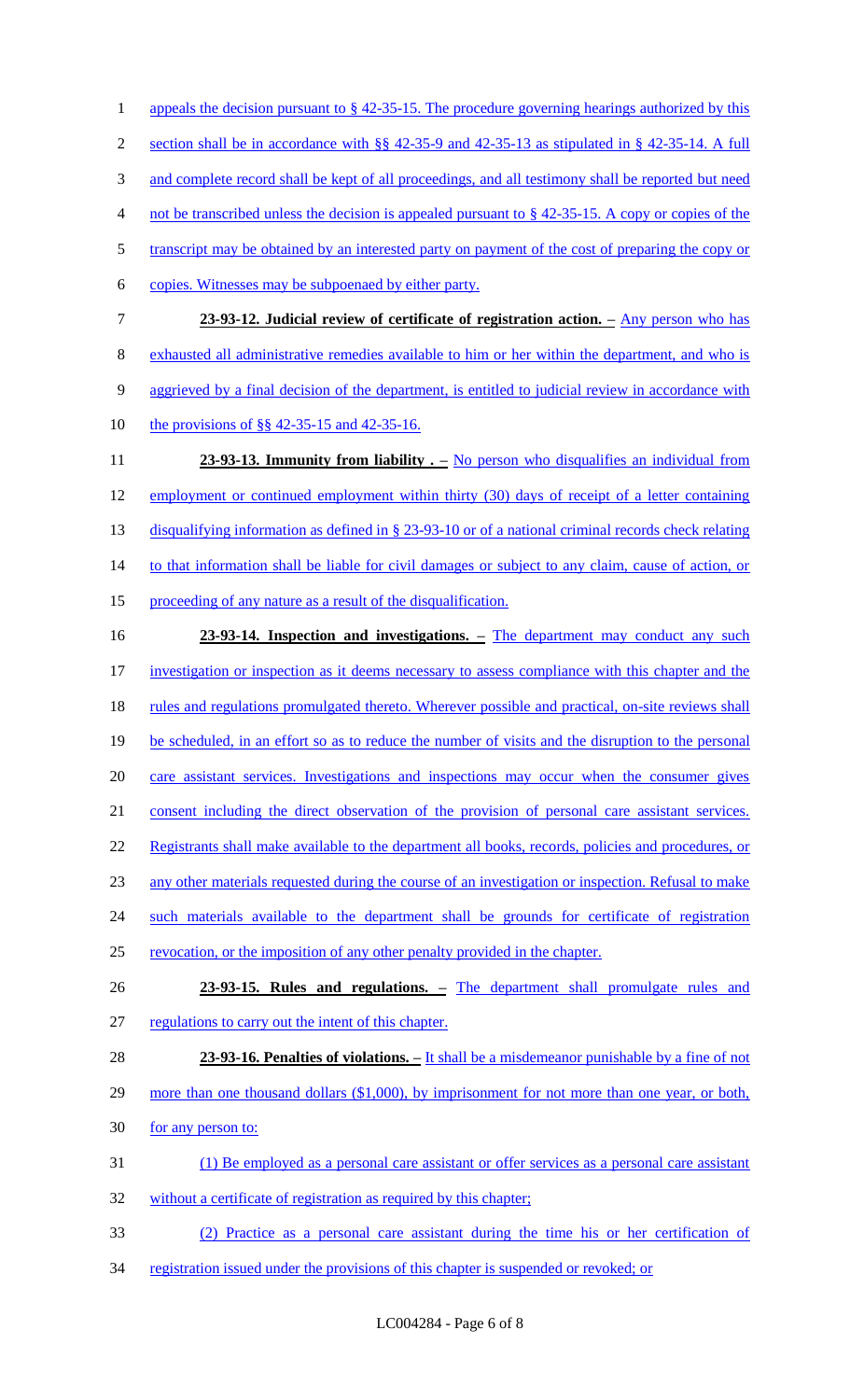(3) Obtain his or her certification of registration by means of fraud, misrepresentation, or 2 concealment of material facts. **23-93-17. Severability. –** If any provision of this chapter or the application of any 4 provision of this chapter to any person or circumstance shall be held invalid, the invalidity shall 5 not affect the provisions or application of this chapter which can be given effect without the invalid provisions or application, and to this end the provisions of this chapter are declared severable. SECTION 3. This act shall take effect on January 1, 2015.

======== LC004284

========